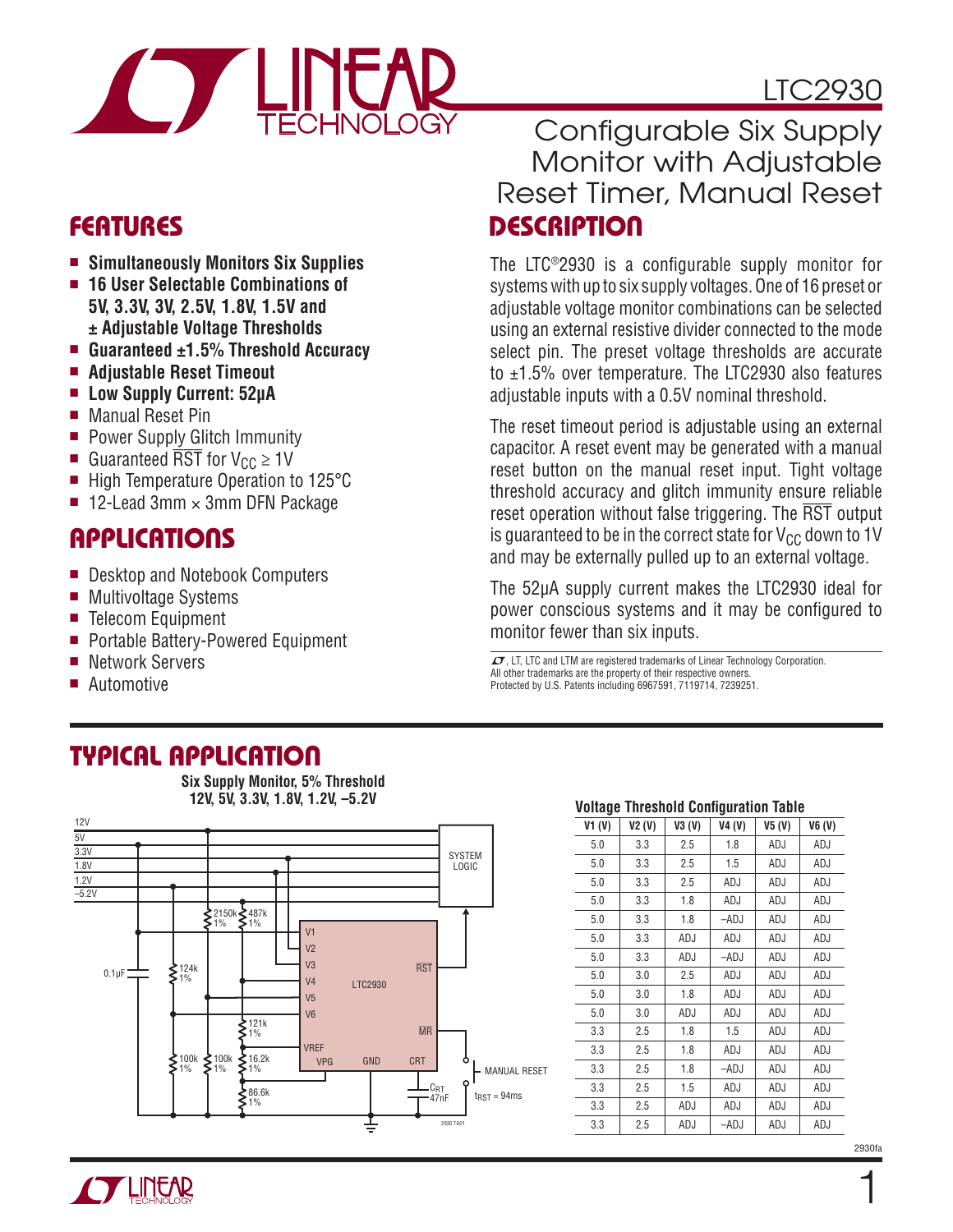# **ABSOLUTE MAXIMUM RATINGS PIN CONFIGURATION**

**(Notes 1, 2, 3)**

| V1, V2, V3, V4, V5, V6, VPG, RST -0.3V to 7V    |  |
|-------------------------------------------------|--|
|                                                 |  |
| Reference Load Current (I <sub>VRFF</sub> )±1mA |  |
| V4 Input Current (-ADJ Mode) --1mA              |  |
|                                                 |  |
| <b>Operating Temperature Range</b>              |  |
|                                                 |  |
|                                                 |  |
|                                                 |  |
|                                                 |  |



# **ORDER INFORMATION**

| LEAD FREE FINISH | <b>TAPE AND REEL</b> | <b>PART MARKING*</b> | <b>PACKAGE DESCRIPTION</b>            | <b>TEMPERATURE RANGE</b> |
|------------------|----------------------|----------------------|---------------------------------------|--------------------------|
| LTC2930CDD#PBF   | LTC2930CDD#TRPBF     | _DMJ                 | $112$ -Lead 3mm $\times$ 3mm DFN $\,$ | l 0°C to 70°C l          |
| ITC2930IDD#PBF   | ITC2930IDD#TRPBF     | _DMJ                 | $12$ -Lead 3mm $\times$ 3mm DFN       | l –40°C to 85°C l        |
| LTC2930HDD#PBF   | LTC2930HDD#TRPBF     | .DMJ                 | 12-Lead 3mm $\times$ 3mm DFN          | l –40°C to 125°C         |

\*The temperature grade is identified by a label on the shipping container.

For more information on lead free part marking, go to:<http://www.linear.com/leadfree/>

This product is only offered in trays. For more information go to:<http://www.linear.com/packaging/>

# **ELECTRICAL CHARACTERISTICS** The  $\bullet$  denotes the specifications which apply over the full operating

temperature range, otherwise specifications are at T<sub>A</sub> = 25°C. V<sub>CC</sub> = 5V, unless otherwise specified. (Note 3)

| <b>SYMBOL</b>           | <b>PARAMETER</b>                    | <b>CONDITIONS</b>                                               | MIN      | <b>TYP</b>   | <b>MAX</b>       | <b>UNITS</b> |
|-------------------------|-------------------------------------|-----------------------------------------------------------------|----------|--------------|------------------|--------------|
| $V_{CC}$                | Minimum Internal Operating Voltage  | RST in Correct Logic State                                      |          |              |                  | V            |
| V <sub>CCMINP</sub>     | Minimum Required for Mode Selection | $V_{CC}$ Rising                                                 |          |              | 2.4              | V            |
| V <sub>RT50</sub>       | 5V, 5% Reset Threshold              | V1 Input Threshold                                              | 4.600    | 4.675        | 4.750            | V            |
| V <sub>RT33</sub>       | 3.3V, 5% Reset Threshold            | V1, V2 Input Threshold                                          | 3.036    | 3.086        | 3.135            | $\vee$       |
| V <sub>RT30</sub>       | 3V, 5% Reset Threshold              | V2 Input Threshold                                              | 2.760    | 2.805        | 2.850            | V            |
| V <sub>RT25</sub>       | 2.5V, 5% Reset Threshold            | V2, V3 Input Threshold                                          | 2.300    | 2.338        | 2.375            | V            |
| V <sub>RT18</sub>       | 1.8V, 5% Reset Threshold            | V3, V4 Input Threshold                                          | 1.656    | 1.683        | 1.710            | V            |
| V <sub>RT15</sub>       | 1.5V, 5% Reset Threshold            | V3, V4 Input Threshold                                          | .380     | 1.403        | 1.425            | $\vee$       |
| V <sub>RTA</sub>        | <b>ADJ Reset Threshold</b>          | V3, V4, V5, V6 Input Threshold                                  | 492.5    | 500          | 507.5            | mV           |
| <b>V<sub>RTAN</sub></b> | -ADJ Reset Threshold                | V4 Input Threshold                                              | $-18$    | $\mathbf{0}$ | 18               | mV           |
| V <sub>REF</sub>        | Reference Voltage                   | $V_{CC} \ge 2.3$ V, $I_{VREF} = \pm 1$ mA, $C_{REF} \le 1000pF$ | 1.192    | 1.210        | 1.228            | V            |
| $V_{PG}$                | <b>Mode Selection Voltage Range</b> | $V_{CC} \geq V_{CCMINP}$                                        | $\Omega$ |              | V <sub>REF</sub> | V            |
| <b>I</b> <sub>VPG</sub> | <b>VPG Input Current</b>            | $V_{PG} = V_{REF}$                                              |          |              | ±20              | пA           |



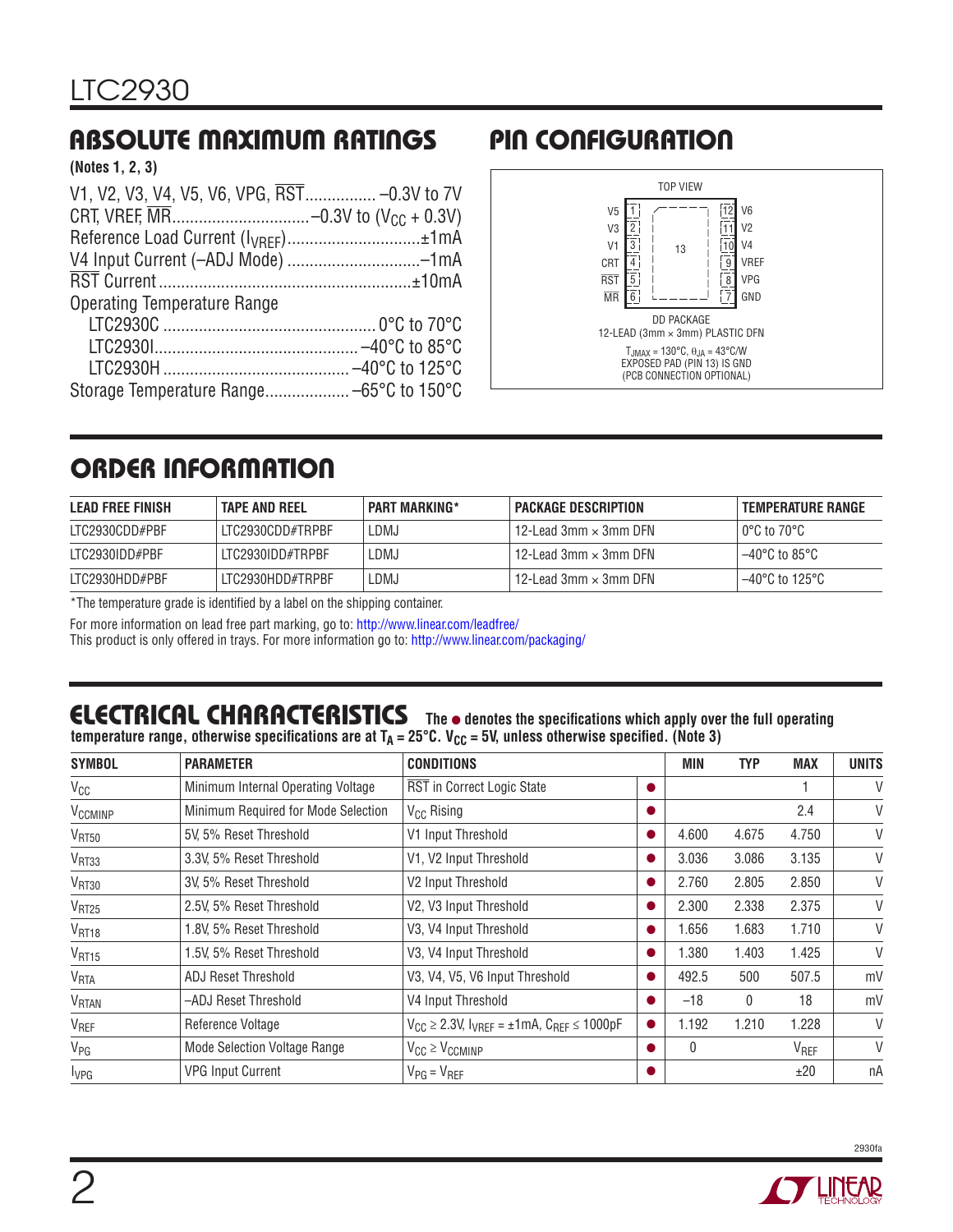### **ELECTRICAL CHARACTERISTICS The** ● **denotes the specifi cations which apply over the full operating**

temperature range, otherwise specifications are at T<sub>A</sub> = 25°C. V<sub>CC</sub> = 5V, unless otherwise specified. (Note 3)

| <b>SYMBOL</b>       | <b>PARAMETER</b>                                     | <b>CONDITIONS</b>                                                   |           | MIN            | <b>TYP</b>   | <b>MAX</b>        | <b>UNITS</b>   |
|---------------------|------------------------------------------------------|---------------------------------------------------------------------|-----------|----------------|--------------|-------------------|----------------|
| $I_{V1}$            | V1 Input Current                                     | $V1 = 5V$ , $I_{VRFF} = 12\mu A$ (Note 4)                           |           |                | 52           | 75                | μA             |
| $I_{V2}$            | V2 Input Current                                     | $V2 = 3.3V$                                                         |           |                | 0.8          | $\overline{2}$    | μA             |
| $I_{V3}$            | V3 Input Current                                     | $V3 = 2.5V$<br>$V3 = 0.55V$ (ADJ Mode)                              |           |                | 0.52         | 1.2<br>±15        | μA<br>nA       |
| $I_{V4}$            | V4 Input Current                                     | $V4 = 1.8V$<br>$V4 = 0.55V$ (ADJ Mode)<br>$V4 = -0.02V$ (-ADJ Mode) |           |                | 0.34         | 0.8<br>±15<br>±15 | μA<br>пA<br>nA |
| $I_{V5}$ , $I_{V6}$ | V5, V6 Input Current                                 | $V5, V6 = 0.55V$                                                    |           |                |              | ±15               | пA             |
| $I_{CRT(UP)}$       | <b>CRT Pull-Up Current</b>                           | $V_{CRT} = GND$                                                     | $\bullet$ | $-1.4$         | $-2$         | $-2.6$            | μA             |
| $I_{CRT(DN)}$       | <b>CRT Pull-Down Current</b>                         | $V_{\text{CRT}} = 1.3V$                                             |           | 10             | 20           | 30                | μA             |
| $t_{RST}$           | <b>Reset Timeout Period</b>                          | $C_{\text{RT}} = 1500pF$                                            |           | $\overline{2}$ | 3            | 4                 | ms             |
| t <sub>UV</sub>     | $V_n$ Undervoltage Detect to $\overline{\text{RST}}$ | V <sub>n</sub> Less Than Reset Threshold by More<br>than $1\%$      |           |                | 150          |                   | μs             |
| $V_{OL}$            | Voltage Output Low RST                               | $I_{SINK}$ = 3mA, $V_{CC}$ = 3V<br>$ISINK = 100\muA, VCC = 1V$      |           |                | 0.15<br>0.05 | 0.4<br>0.3        | $\vee$<br>V    |
| $V_{OH}$            | Voltage Output High RST (Note 5)                     | $I_{\text{SOURCE}} = -1 \mu A$                                      | ●         | $V2-1$         |              |                   | V              |
| $V_{IL}$            | <b>MR</b> Input Threshold Low                        | $V_{\text{CC}} = 3.3V$ to 5.5V                                      |           |                |              | 0.4               | V              |
| $V_{\text{IH}}$     | MR Input Threshold High                              | $V_{\text{CC}} = 3.3V$ to 5.5V                                      |           | 1.6            |              |                   | V              |
| t <sub>MRW</sub>    | <b>MR</b> Input Pulse Width                          | $V_{\text{CC}} = 3.3V$                                              |           | 150            |              |                   | ns             |
| t <sub>MRD</sub>    | Manual Reset Propagation Delay                       | $V_{CC}$ = 3.3V, $V_{MR}$ Falling                                   |           |                | 0.1          | 1                 | $\mu$ s        |
| $I_{MR}$            | <b>MR</b> Pull-Up Current                            | $V_{MR} = 1V$                                                       |           | $-4$           | $-10$        | $-16$             | μA             |

**Note 1:** Stresses beyond those listed under Absolute Maximum Ratings may cause permanent damage to the device. Exposure to any Absolute Maximum Rating condition for extended periods may affect device reliability and lifetime.

**Note 2:** All currents into pins are positive, all voltages are referenced to GND unless otherwise noted.

**Note 3:** The greater of V1, V2 is the internal supply voltage  $(V_{CC})$ .

**Note 4:** Under static no-fault conditions, V1 will necessarily supply quiescent current. If at any time V2 is larger than V1, V2 must be capable of supplying the quiescent current, programming (transient) current and reference load current.

**Note 5:** The output pin RST has a diode protected internal pull-up to V2 of typically 6μA. However, an external pull-up resistor may be used when faster rise times are required or for  $V_{OH}$  voltages greater than V2.

# **TIMING DIAGRAM**



**V<sub>n</sub>** Monitor Timing

**TUNEAR**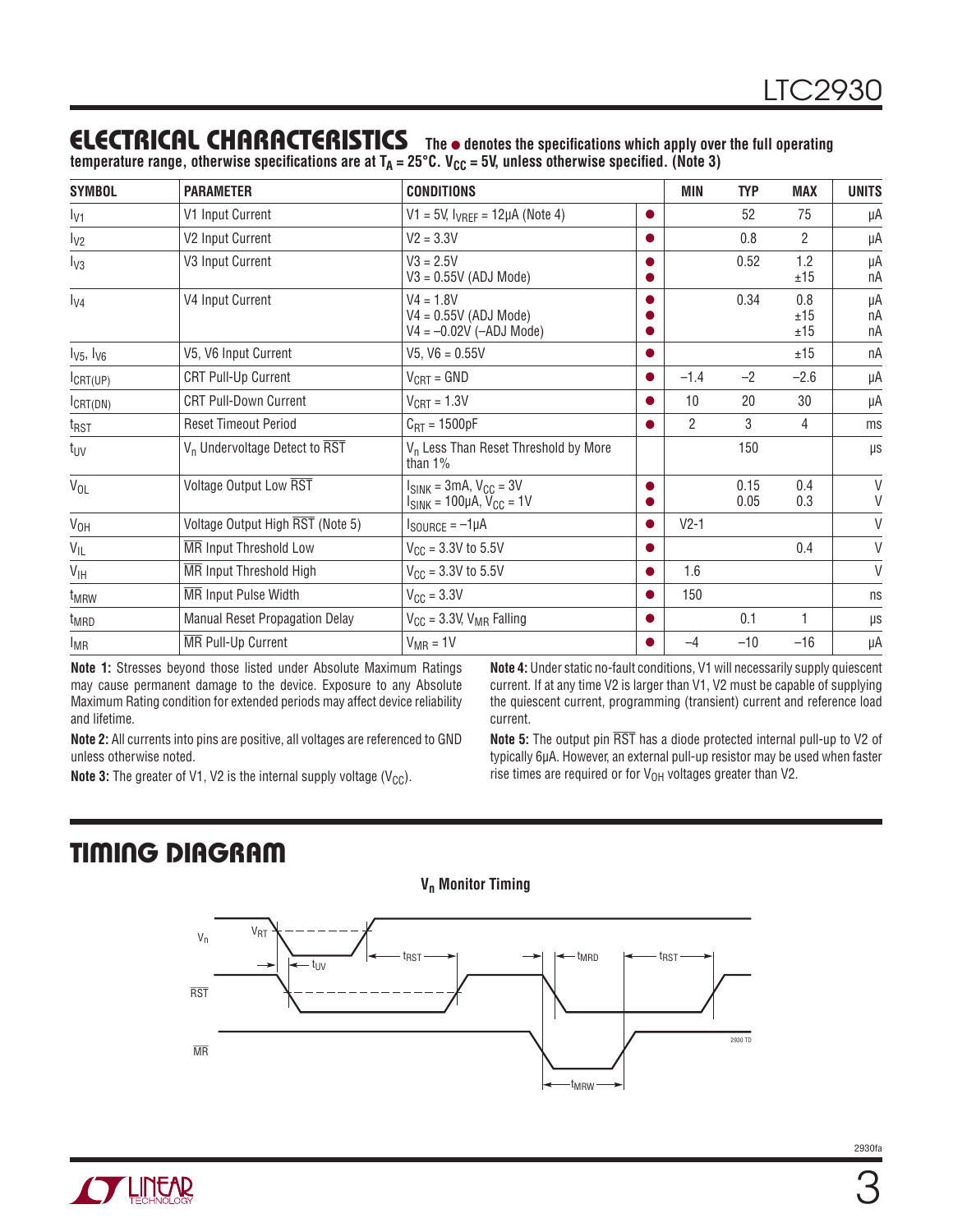# **TYPICAL PERFORMANCE CHARACTERISTICS**



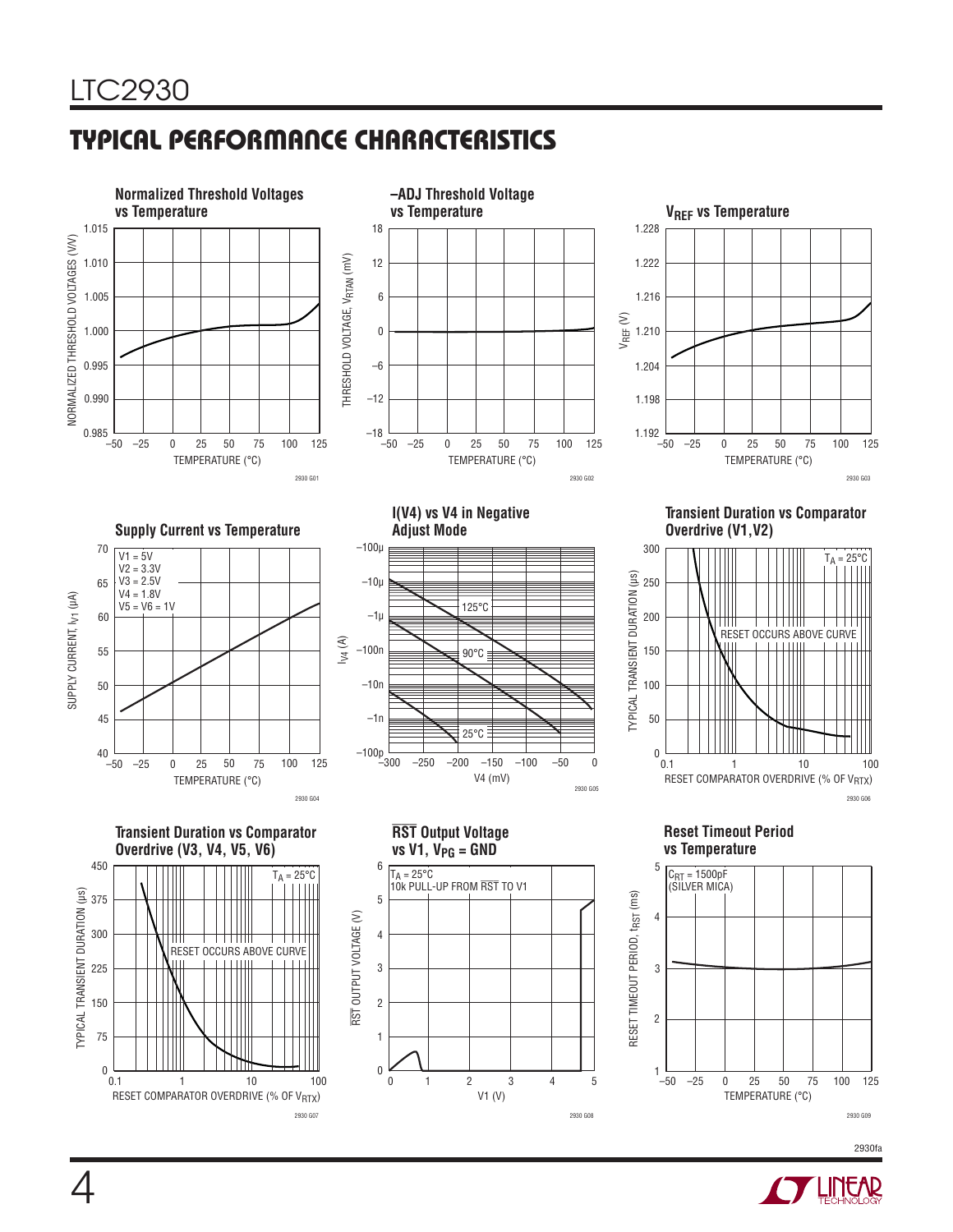### **TYPICAL PERFORMANCE CHARACTERISTICS**



### **PIN FUNCTIONS**

**V5 (Pin 1):** Adjustable Voltage Input 5. High impedance comparator input with 0.5V typical threshold. See Applications Information for details. Tie to V1 if unused.

**V3 (Pin 2):** Voltage Input 3. Select from 2.5V, 1.8V, 1.5V, or ADJ. See Applications Information for details. Tie to V1 if unused.

**V1 (Pin 3):** Voltage Input 1. Select from 5V or 3.3V. See Applications Information for details. The greater of V1 or V2 is also  $V_{CC}$  for the device. Bypass this pin to ground with a 0.1μF (or greater) capacitor.

**CRT (Pin 4):** Reset Timeout Capacitor. Attach an external capacitor ( $C_{RT}$ ) to GND to set a reset timeout of 2ms/nF. Leaving the pin open generates a minimum delay of approximately 25μs. A 47nF capacitor generates a 94ms reset delay time.

**RST (Pin 5):** Reset Output. Logic output with weak 6μA pull-up to V2. Pulls low when any voltage input is below the reset threshold and held low for the configured delay time after all voltage inputs are above threshold. Use an external pull-up to pull greater than V2. Leave open if unused.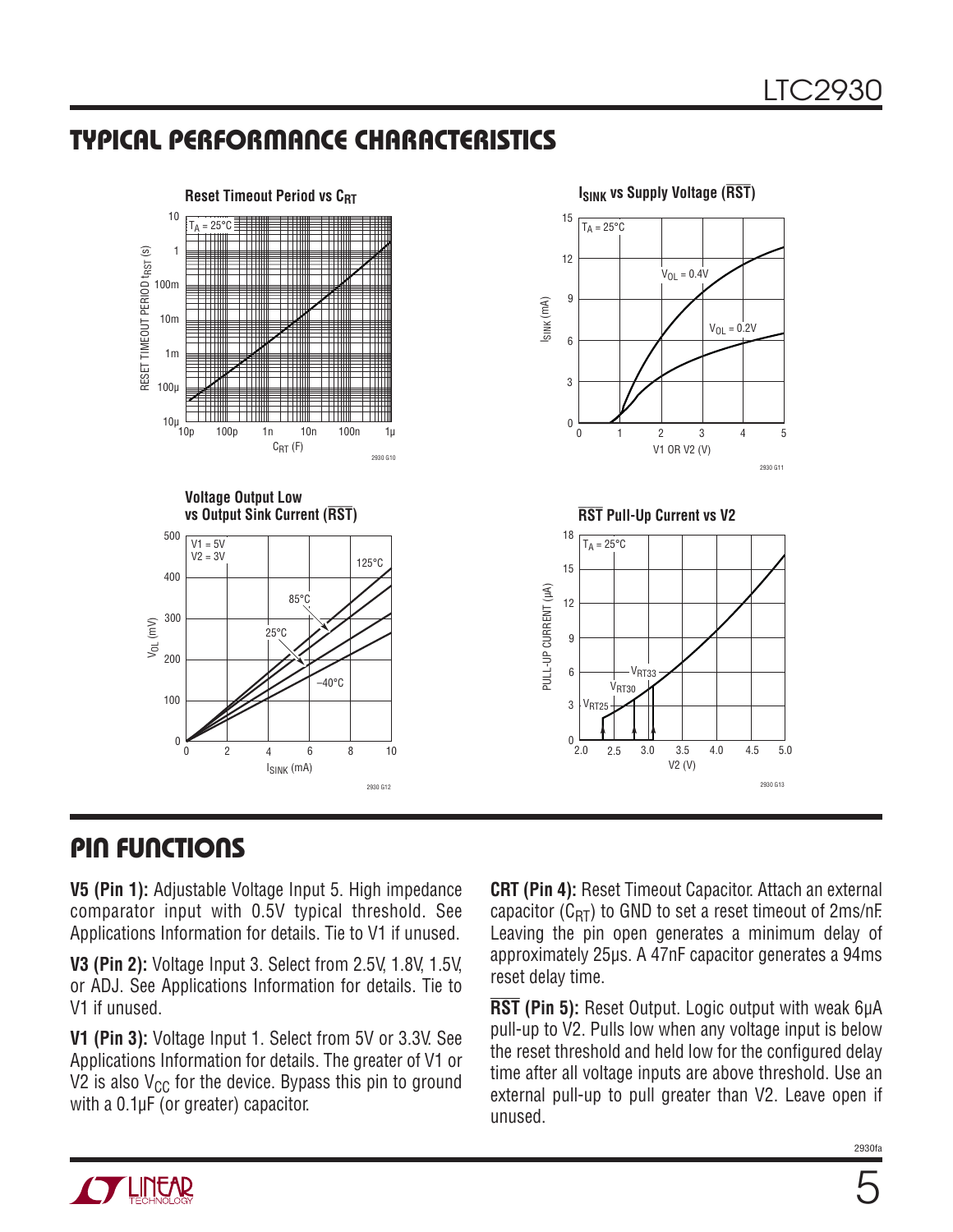# **PIN FUNCTIONS**

**MR (Pin 6):** Manual Reset Input. A logic low on this pin pulls RST low. When the MR pin returns high, RST returns high after the configured reset timeout if all six voltage inputs are above threshold. A weak internal pull-up allows the pin to be left open for normal monitor operation. When using a switch, the switch is debounced through the reset circuitry using the delay provided by the  $C_{\text{RT}}$ timing capacitor.

### **GND (Pin 7):** Ground.

**VPG (Pin 8):** Threshold Select Input. Connect to an external 1% resistive divider between VREF and GND to select 1 of 16 combinations and/or ±adjustable voltage thresholds (See Table 1). Do not add capacitance on the VPG pin.

**VREF (Pin 9):** Buffered Reference Voltage Output. A 1.210V nominal reference used for the mode selection voltage  $(V_{PG})$  and for the offset of negative adjustable applications. The buffered reference can source and sink up to 1mA. The reference can drive a bypass capacitor of up to 1000pF without oscillation.

**V4 (Pin 10):** Voltage Input 4. Select from 1.8V, 1.5V, ADJ or –ADJ. See Applications Information for details. Tie to V1 if unused.

**V2 (Pin 11):** Voltage Input 2. Select from 3.3V, 3V or 2.5V. See Applications Information for details. The greater of V1, V2 is also  $V_{CC}$  for the device. Bypass this pin to ground with a  $0.1 \mu$ F (or greater) capacitor.  $\overline{RST}$  is weakly pulled up to V2.

**V6 (Pin 12):** Adjustable Voltage Input 6. High impedance comparator input with 0.5V typical threshold. See Applications Information for details. Tie to V1 if unused.

**Exposed Pad (Pin 13):** Exposed pad may be left open or connected to device ground.





2930fa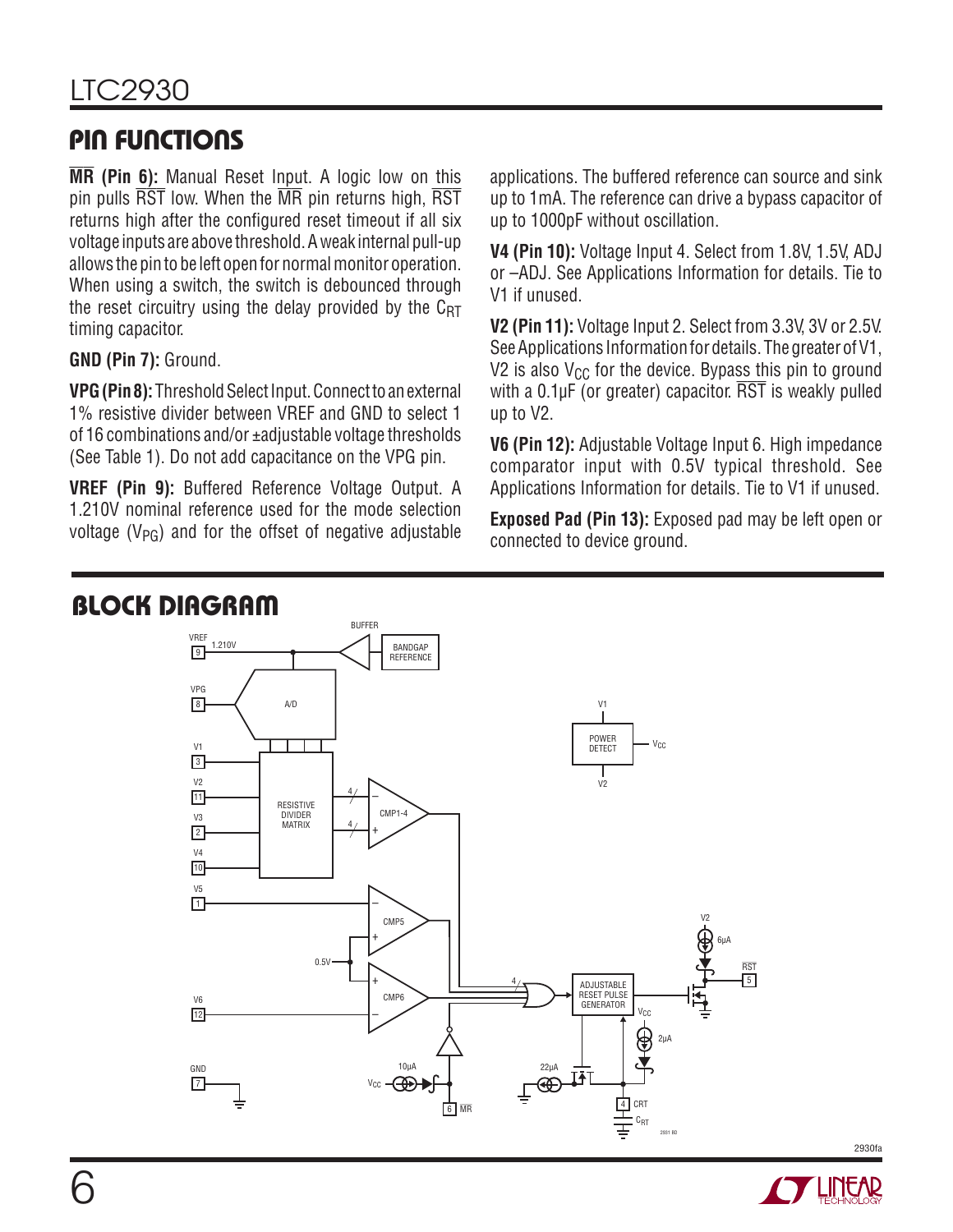#### **Supply Monitoring**

The LTC2930 is a low power, high accuracy configurable six supply monitoring circuit with a common reset output. An external capacitor sets the reset timeout period. An external resistive divider between VREF, VPG and GND selects 1 of 16 possible input voltage monitor combinations. All six voltage inputs must be above their predetermined thresholds for the reset not to be activated. The LTC2930 asserts the reset output during power-up, power-down and brownout conditions on any one of the voltage inputs.

#### **Power-Up**

The greater of V1 and V2 serves as the internal supply voltage ( $V_{CC}$ ). On power-up,  $V_{CC}$  powers the drive circuits for the RST pin. This ensures that the RST output will be low as soon as either V1 or V2 reaches 1V. The RST output remains low until the part is configured. Once voltage thresholds are set, if any of the supply monitor inputs is below its configured threshold,  $\overline{\text{RST}}$  will be a logic low. Once all the monitor inputs rise above their thresholds, an internal timer is started and  $\overline{\text{RST}}$  is released after the delay time. If  $V_{CC}$  < (V3 – 1.0V) and  $V_{CC}$  < 2.4V, the V3 input impedance will be low (10k $\Omega$  typical).

#### **Threshold Accuracy**

Consider a 5V system with  $\pm 5\%$  tolerance. The 5V supply may vary between 4.75V to 5.25V. System ICs powered by this supply must operate reliably within this band (and a little more as explained below). A perfectly accurate su-





| <b>MODE</b> | VI (V) | V2(V) | V3(V) | V4 (V) | $R1$ (k $\Omega$ ) | $R2$ (k $\Omega$ ) | $V_{\underline{PG}}$<br>$V_{REF}$ |
|-------------|--------|-------|-------|--------|--------------------|--------------------|-----------------------------------|
| 0           | 5.0    | 3.3   | ADJ   | ADJ    | Open               | Short              | 0.000                             |
| 1           | 5.0    | 3.3   | ADJ   | –ADJ   | 93.1               | 9.53               | 0.094                             |
| 2           | 3.3    | 2.5   | ADJ   | ADJ    | 86.6               | 16.2               | 0.156                             |
| 3           | 3.3    | 2.5   | ADJ   | -ADJ   | 78.7               | 22.1               | 0.219                             |
| 4           | 3.3    | 2.5   | 1.5   | ADJ    | 71.5               | 28.0               | 0.281                             |
| 5           | 5.0    | 3.3   | 2.5   | ADJ    | 66.5               | 34.8               | 0.344                             |
| 6           | 5.0    | 3.3   | 2.5   | 1.8    | 59.0               | 40.2               | 0.406                             |
| 7           | 5.0    | 3.3   | 2.5   | 1.5    | 53.6               | 47.5               | 0.469                             |
| 8           | 5.0    | 3.0   | 2.5   | ADJ    | 47.5               | 53.6               | 0.531                             |
| 9           | 5.0    | 3.0   | ADJ   | ADJ    | 40.2               | 59.0               | 0.594                             |
| 10          | 3.3    | 2.5   | 1.8   | 1.5    | 34.8               | 66.5               | 0.656                             |
| 11          | 3.3    | 2.5   | 1.8   | ADJ    | 28.0               | 71.5               | 0.719                             |
| 12          | 3.3    | 2.5   | 1.8   | –ADJ   | 22.1               | 78.7               | 0.781                             |
| 13          | 5.0    | 3.3   | 1.8   | –ADJ   | 16.2               | 86.6               | 0.844                             |
| 14          | 5.0    | 3.3   | 1.8   | ADJ    | 9.53               | 93.1               | 0.906                             |
| 15          | 5.0    | 3.0   | 1.8   | ADJ    | Short              | Open               | 1.000                             |

**Table 1. Voltage Threshold Modes\***

\*V5 and V6 are always adjustable (ADJ).

pervisor for this supply generates a reset at exactly 4.75V, however no supervisor is this perfect. The actual reset threshold of a supervisor varies over a specified band; the LTC2930 varies  $\pm 1.5$ % around its nominal threshold voltage (see Figure 1) over temperature.

The reset threshold band and the power supply tolerance bands should not overlap. This prevents false or nuisance resets when the power supply is actually within its specified tolerance band.

The LTC2930 has  $a \pm 1.5$ % reset threshold accuracy, so a "5%" threshold is typically set to 6.5% below the nominal input voltage. Therefore, a typical 5V, "5%" threshold is 4.675V. The threshold is guaranteed to lie in the band between 4.750V and 4.600V over temperature. The powered system must work reliably down to the low end of the threshold band, or risk malfunction before a reset signal is properly issued.

A less accurate supervisor increases the required system voltage margin and increases the probability of system malfunction. The LTC2930  $\pm$ 1.5% specification improves the reliability of the system over supervisors with wider threshold tolerances.



7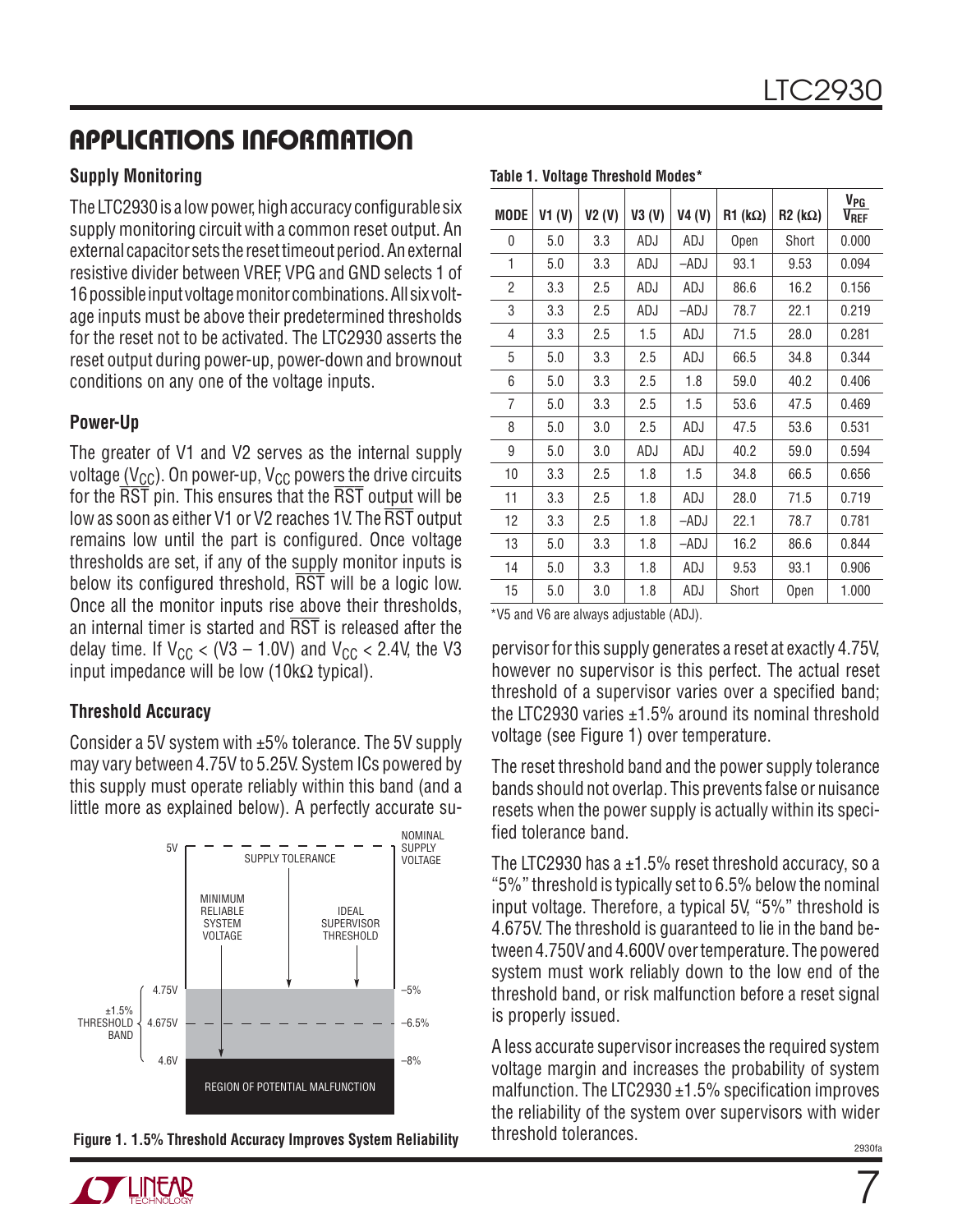

**Figure 2. Mode Selection**

#### **Monitor Configuration**

Select the LTC2930 input voltage combination by placing the recommended resistive divider from VREF to GND and connecting the tap point to VPG, as shown in Figure 2. Table 1 offers recommended 1% resistor values for each of the 16 modes. The last column in Table 1 specifies optimum  $V_{PG}/V_{REF}$  ratios ( $\pm$  0.01), when configuring with a ratiometric DAC.

At power-up, once V1 or V2 reaches 2.4V, the monitor enters a setup period of approximately 150μs. During the setup time, the voltage on the VPG pin is sampled and the monitor is configured to the desired input combination. The comparators are enabled and supply monitoring begins. Do not add capacitance to the VPG pin.



**Figure 3. Setting the Positive Adjustable Trip Point**

### **Using The Adjustable Thresholds**

The reference inputs on the V3 and/or V4 comparators are set to 0.5V when the positive adjustable modes are selected (Figure 3). The reference inputs on the V5 and V6 comparators are always set to 0.5V. The tap point on an external resistive divider, connected between the positive voltage being sensed and ground, is connected to the high impedance, adjustable inputs (V3, V4, V5, V6). Calculate the trip voltage from:

| V <sub>SUPPLY</sub> (V) | $V_{TRIP} (V)$ | $R3(k\Omega)$ | $R4 (k\Omega)$ |
|-------------------------|----------------|---------------|----------------|
| 12                      | 11.25          | 2150          | 100            |
| 10                      | 9.4            | 1780          | 100            |
| 8                       | 7.5            | 1400          | 100            |
| 7.5                     | 7              | 1300          | 100            |
| 6                       | 5.6            | 1020          | 100            |
| 5                       | 4.725          | 845           | 100            |
| 3.3                     | 3.055          | 511           | 100            |
| 3                       | 2.82           | 464           | 100            |
| 2.5                     | 2.325          | 365           | 100            |
| 1.8                     | 1.685          | 237           | 100            |
| 1.5                     | 1.410          | 182           | 100            |
| 1.2                     | 1.120          | 124           | 100            |
| 1                       | 0.933          | 86.6          | 100            |
| 0.9                     | 0.840          | 68.1          | 100            |

ee Figure 3.

| Table 3. Suggested 1% Resistor Values for the -ADJ Inputs |  |  |  |
|-----------------------------------------------------------|--|--|--|
|-----------------------------------------------------------|--|--|--|

| $V_{SUPPLY}$ (V) | $V_{TRIP} (V)$ | $R3(k\Omega)$ | $R4$ (k $\Omega$ ) |
|------------------|----------------|---------------|--------------------|
| -2               | $-1.87$        | 187           | 121                |
| -5               | $-4.64$        | 464           | 121                |
| $-5.2$           | $-4.87$        | 487           | 121                |
| $-10$            | $-9.31$        | 931           | 121                |
| $-12$            | $-11.30$       | 1130          | 121                |

\*See Figure 4.

$$
V_{TRIP} = 0.5V \cdot \left(1 + \frac{R3}{R4}\right)
$$

In the negative adjustable mode, the reference level on the V4 comparator is connected to ground (Figure 4). The tap point on an external resistive divider, connected between the negative voltage being sensed and the VREF pin, is



**Figure 4. Setting the Negative Adjustable Trip Point**



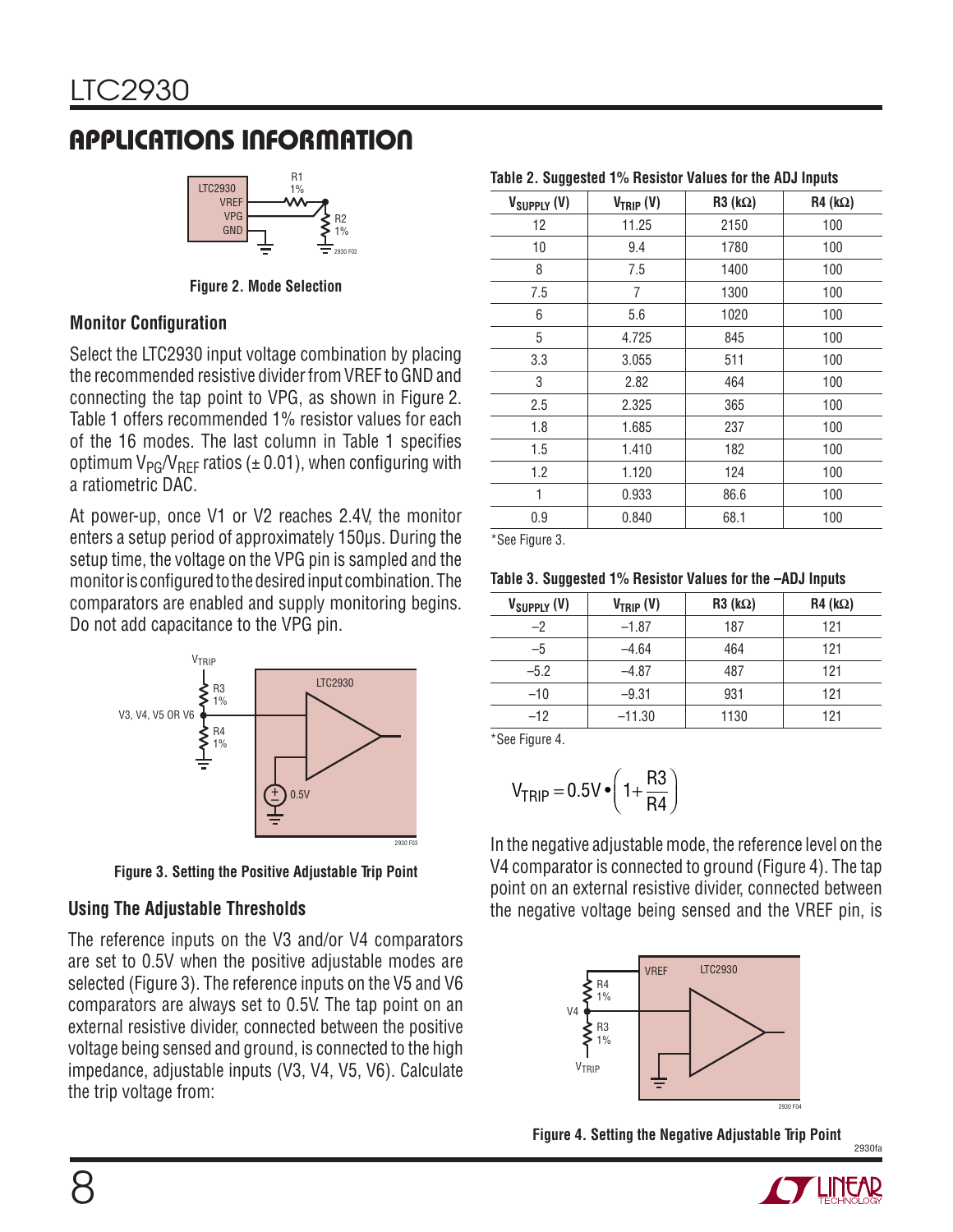connected to the high impedance adjustable input (V4). VREF provides the necessary level shift required to operate at ground. The negative trip voltage is calculated from:

$$
V_{TRIP} = -V_{REF} \cdot \frac{R3}{R4}; V_{REF} = 1.210V \text{ Nominal}
$$

In a negative adjustable application, the minimum value for R4 is limited by the sourcing capability of VREF  $(\pm 1 \text{ mA})$ . With no other load on VREF, R4 (minimum) is:

$$
\frac{1.210V}{1mA} = 1.210k
$$

Tables 2 and 3 offer suggested 1% resistor values for various positive and negative supply adjustable applications assuming 5% monitor thresholds.

Although all six supply monitor comparators have builtin glitch immunity, bypass capacitors on V1 and V2 are recommended because the greater of V1 or V2 is also the  $V_{CC}$  for the device. Filter capacitors on the V3, V4, V5 and V6 inputs are allowed.

#### **Power-Down**

On power-down, once any of the monitor inputs drops below its threshold,  $\overline{\text{RST}}$  is held at a logic low. A logic low of 0.4V is guaranteed until both V1 and V2 drop below 1V. If the bandgap reference becomes invalid ( $V_{CC}$  < 2V typical), the LTC2930 will enter the 150μs setup period when  $V_{CC}$  rises above 2.4V max.

#### **Selecting the Reset Timing Capacitor**

The reset timeout period is adjustable in order to accommodate a variety of microprocessor applications. The reset timeout period,  $t_{RST}$  is adjusted by connecting a capacitor,  $C_{\text{RT}}$ , between the CRT pin and ground. The value of this capacitor is determined by:

$$
C_{RT} = \frac{t_{RST}}{2M\Omega} = 500[pF/ms] \cdot t_{RST}
$$

Leaving the CRT pin unconnected generates a minimum reset timeout of approximately 25μs. Maximum reset timeout is limited by the largest available low leakage capacitor. The accuracy of the timeout period is affected by capacitor leakage (the nominal charging current is 2μA) and capacitor tolerance. A low leakage ceramic capacitor is recommended.

### **OR-ed System Reset**

In Figure 5, two LTC2930s are configured to monitor 11 supply voltages simultaneously. The unused adjustable input pin is tied to the V1 input. The open-drain RST outputs are OR-tied and pulled up to 5V through a  $10k\Omega$ resistor. RST pulls high 94ms after all the inputs are above the threshold voltages. Should a reset event occur on either LTC2930, both RST outputs pull low. Similarly, if the manual reset pushbutton is pressed, both RST outputs also pull low.

#### **Using a Pushbutton On/Off Controller with the LTC2930**

In Figure 6, the LTC2950-1 pushbutton controller powers a system on and off. The system starts after the pushbutton is pressed, which brings the LTM4600's RUN pin high. Subsequently, the LTM4600 generates a 5V output which applies power to each of the four DC/DC converters.

The LTC2930 is configured to mode 13 (see Table 1). The voltages monitored are 5V, 3.3V, 1.8V, –5.2V, 2.5V and 12V.

If the KILL input is not driven high within 512ms of a valid turn-on event, EN pulls low shutting down the system. If the external 12V supply drops below 9.6V, EN pulls low, powering down the LTM4600 and subsequent circuitry. An external 4.7nF capacitor sets the 9.4ms reset timeout period. Therefore, 9.4ms after the last supply is above threshold, RST pulls high. The reset timing capacitor must be chosen to keep the reset timeout period below 512ms. Otherwise, the KILL timer will expire and shut down the system.

Pressing the pushbutton after the system is powered initiates the power off sequence. An interrupt is set, bringing EN low immediately and disabling the LTM4600.

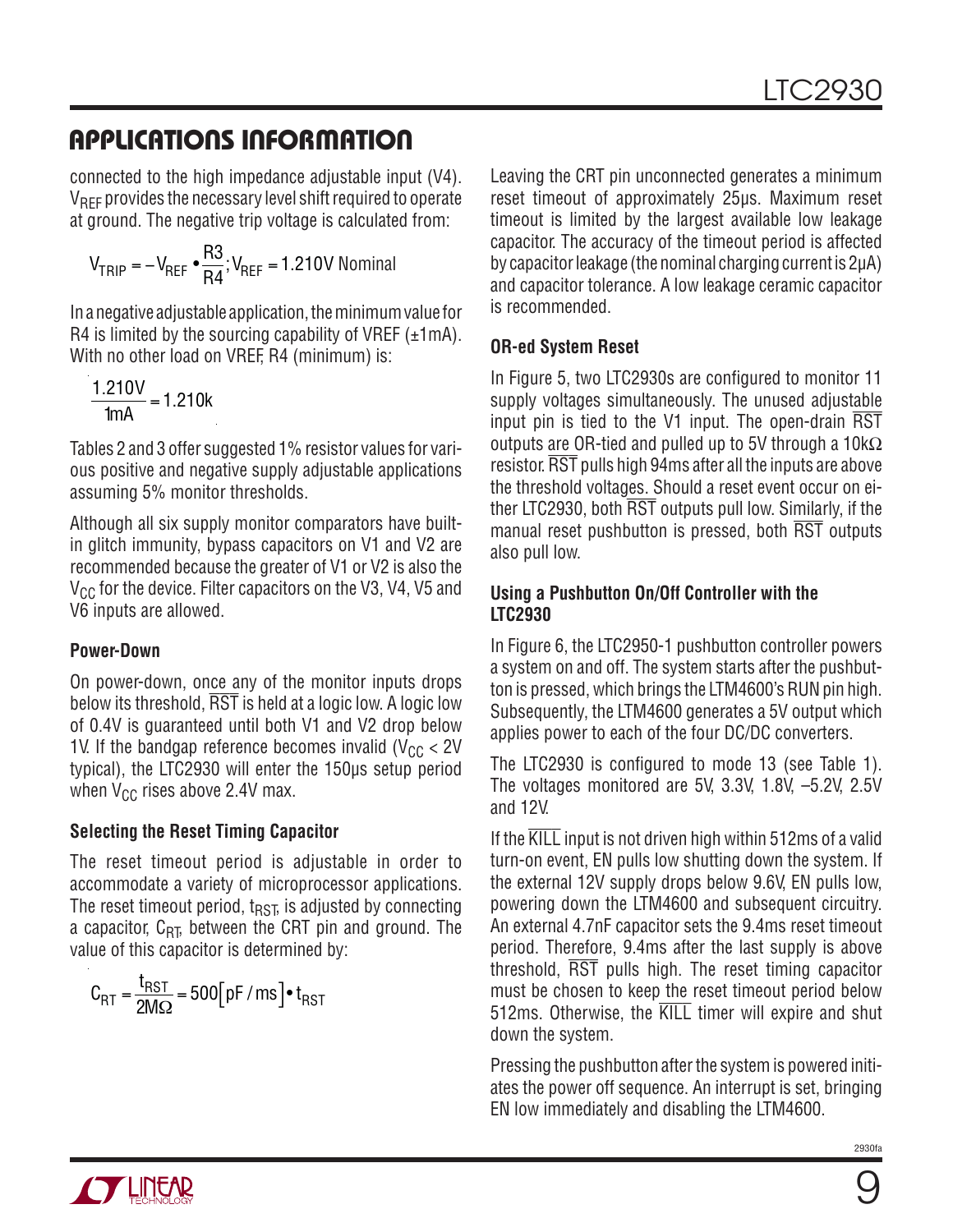

**Figure 5. OR-ed System Reset**



**Figure 6. Using a Pushbutton On/Off Controller with the LTC2930**



2930fa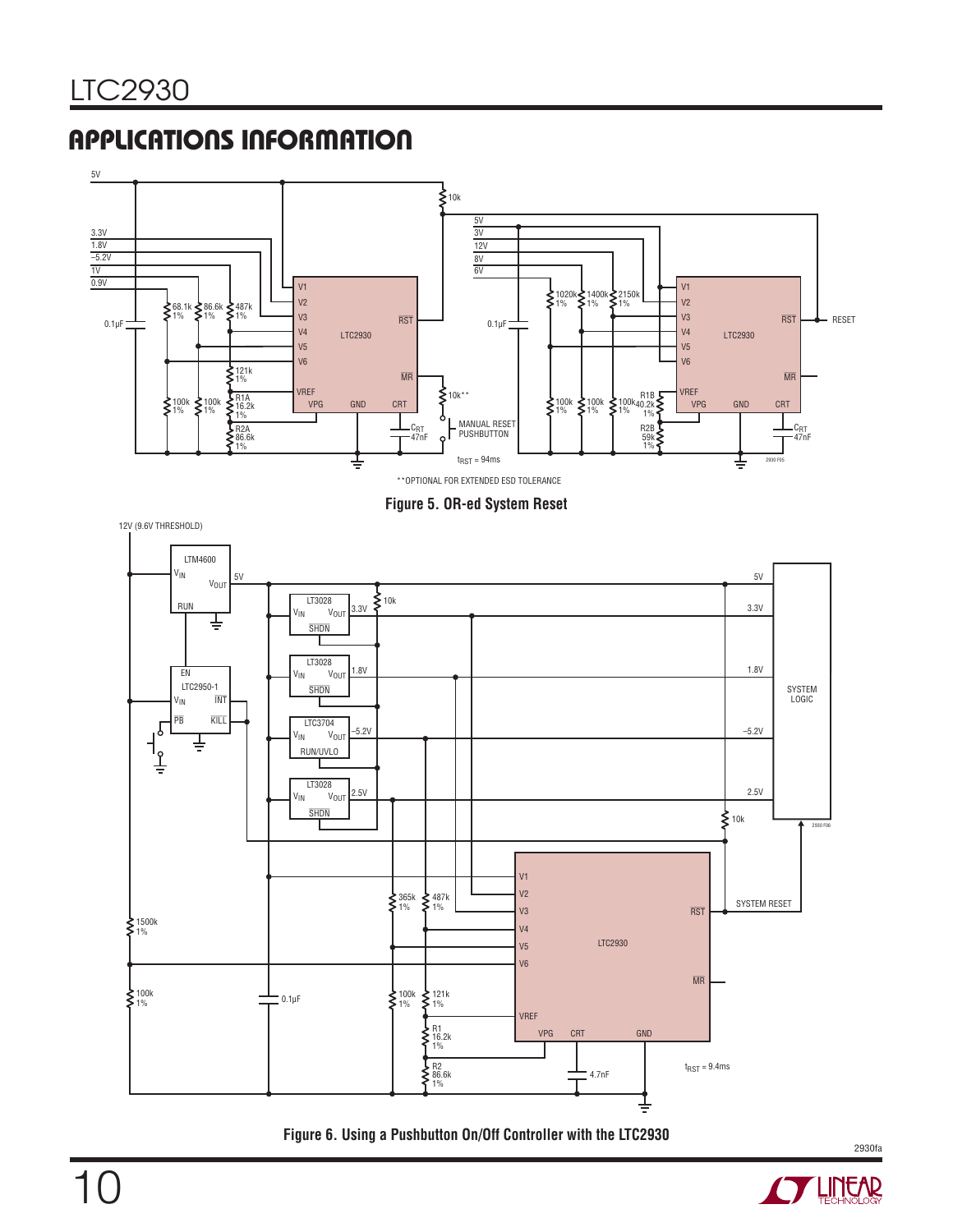### **PACKAGE DESCRIPTION**



**DD Package 12-Lead Plastic DFN (3mm** × **3mm)** (Reference LTC DWG # 05-08-1725 Rev A)



4. DIMENSIONS OF EXPOSED PAD ON BOTTOM OF PACKAGE DO NOT INCLUDE

MOLD FLASH. MOLD FLASH, IF PRESENT, SHALL NOT EXCEED 0.15mm ON ANY SIDE

5. EXPOSED PAD AND TIE BARS SHALL BE SOLDER PLATED

6. SHADED AREA IS ONLY A REFERENCE FOR PIN 1 LOCATION ON THE

TOP AND BOTTOM OF PACKAGE



11